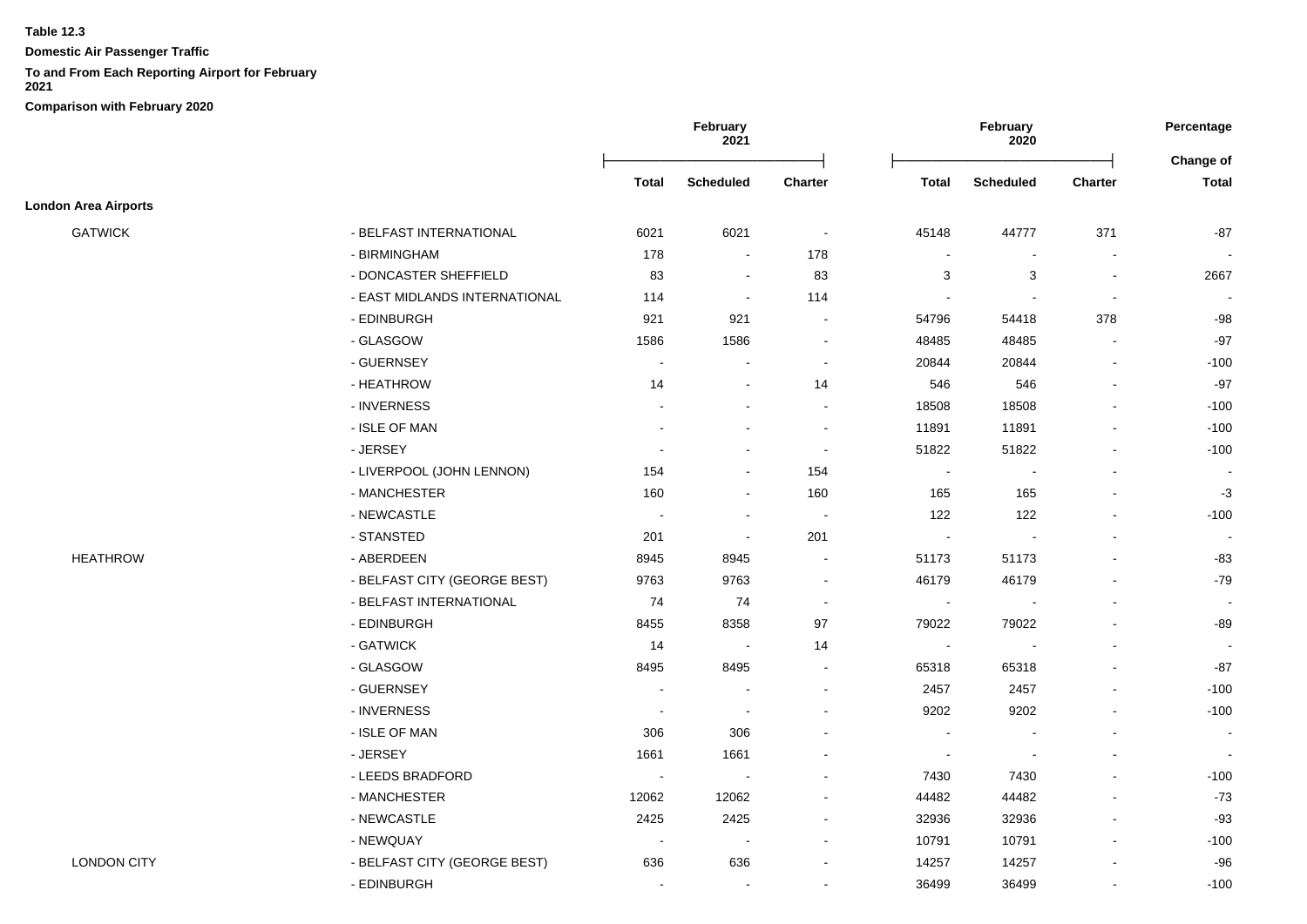**Domestic Air Passenger Traffic**

# **To and From Each Reporting Airport for February**

**2021**

|                                   |                              | February<br>2021         |                          |                          | February<br>2020         |                             |                          |                           |
|-----------------------------------|------------------------------|--------------------------|--------------------------|--------------------------|--------------------------|-----------------------------|--------------------------|---------------------------|
|                                   |                              | <b>Total</b>             | <b>Scheduled</b>         | <b>Charter</b>           | <b>Total</b>             | <b>Scheduled</b>            | Charter                  | Change of<br><b>Total</b> |
| <b>LONDON CITY</b>                | - EXETER                     |                          |                          |                          | 1819                     | 1819                        | $\overline{a}$           | $-100$                    |
|                                   | - GLASGOW                    |                          |                          | $\ddot{\phantom{a}}$     | 20022                    | 20022                       |                          | $-100$                    |
|                                   | - ISLE OF MAN                |                          |                          | $\ddot{\phantom{a}}$     | 4802                     | 4802                        | $\overline{a}$           | $-100$                    |
|                                   | - JERSEY                     |                          | ٠                        | $\blacksquare$           | 2139                     | 2139                        | $\overline{a}$           | $-100$                    |
|                                   | - MANCHESTER                 |                          | ٠                        | $\sim$                   | 248                      | 248                         | $\blacksquare$           | $-100$                    |
| <b>LUTON</b>                      | - ABERDEEN                   | $\sim$                   | ÷,                       | $\overline{\phantom{a}}$ | 5863                     | 5863                        | $\overline{\phantom{a}}$ | $-100$                    |
|                                   | - BELFAST INTERNATIONAL      | 1849                     | 1849                     | $\blacksquare$           | 25066                    | 25066                       | $\overline{\phantom{a}}$ | $-93$                     |
|                                   | - EDINBURGH                  | 431                      | 431                      | $\blacksquare$           | 23497                    | 23497                       | $\blacksquare$           | $-98$                     |
|                                   | - EXETER                     | $\sim$                   | $\sim$                   | $\overline{a}$           | 114                      | $\mathcal{L}_{\mathcal{A}}$ | 114                      | $-100$                    |
|                                   | - GLASGOW                    | 597                      | 597                      | $\overline{\phantom{a}}$ | 18073                    | 18073                       | $\overline{a}$           | $-97$                     |
|                                   | - INVERNESS                  | $\blacksquare$           | $\overline{\phantom{a}}$ | $\overline{a}$           | 7458                     | 7458                        |                          | $-100$                    |
| SOUTHEND                          | - ABERDEEN                   |                          | ÷.                       | $\sim$                   | 1952                     | 1952                        | $\overline{a}$           | $-100$                    |
|                                   | - CARLISLE                   |                          |                          | $\blacksquare$           | 357                      | 357                         | $\overline{a}$           | $-100$                    |
|                                   | - CITY OF DERRY (EGLINTON)   |                          | ä,                       | ÷                        | 3039                     | 3039                        | $\blacksquare$           | $-100$                    |
| <b>STANSTED</b>                   | - BELFAST INTERNATIONAL      |                          | $\overline{\phantom{a}}$ |                          | 39091                    | 39091                       | $\overline{a}$           | $-100$                    |
|                                   | - CITY OF DERRY (EGLINTON)   | 1148                     | 1148                     | $\sim$                   | $\blacksquare$           | $\blacksquare$              | $\blacksquare$           |                           |
|                                   | - DUNDEE                     | $\overline{a}$           | $\sim$                   | $\sim$                   | 1578                     | 1578                        | $\blacksquare$           | $-100$                    |
|                                   | - EDINBURGH                  |                          |                          | $\blacksquare$           | 26372                    | 26029                       | 343                      | $-100$                    |
|                                   | - GLASGOW                    | $\blacksquare$           | $\blacksquare$           | $\overline{\phantom{a}}$ | 21530                    | 21387                       | 143                      | $-100$                    |
|                                   | - GUERNSEY                   | $\overline{a}$           | $\blacksquare$           | $\overline{\phantom{a}}$ | 1093                     | 1093                        | $\blacksquare$           | $-100$                    |
|                                   | - NEWCASTLE                  | 46                       | $\sim$                   | 46                       | $\overline{\phantom{a}}$ |                             | $\blacksquare$           | $\sim$                    |
| <b>Total London Area Airports</b> |                              | 66339                    | 65278                    | 1061                     | 856189                   | 854840                      | 1349                     | $-92$                     |
| <b>Other Reporting Airports</b>   |                              |                          |                          |                          |                          |                             |                          |                           |
| ABERDEEN                          | - BELFAST CITY (GEORGE BEST) |                          |                          | $\blacksquare$           | 1946                     | 1946                        |                          | $-100$                    |
|                                   | - BIRMINGHAM                 |                          |                          | $\sim$                   | 7350                     | 7350                        | $\overline{a}$           | $-100$                    |
|                                   | - BRISTOL                    |                          |                          | $\blacksquare$           | 1264                     | 1264                        | $\overline{a}$           | $-100$                    |
|                                   | - CARDIFF WALES              | $\overline{\phantom{a}}$ | $\blacksquare$           | $\blacksquare$           | 146                      | 146                         | $\overline{a}$           | $-100$                    |
|                                   | - EDINBURGH                  | $\blacksquare$           | $\blacksquare$           | $\blacksquare$           | 14                       | 14                          | $\overline{a}$           | $-100$                    |
|                                   | - HEATHROW                   | 8932                     | 8932                     | $\blacksquare$           | 51148                    | 51148                       | $\overline{a}$           | $-83$                     |
|                                   | - HUMBERSIDE                 | 835                      | 835                      | $\sim$                   | 1433                     | 1433                        | $\overline{a}$           | $-42$                     |
|                                   | - INVERNESS                  | 18                       | 13                       | $\sqrt{5}$               |                          |                             |                          |                           |
|                                   | - KIRKWALL                   | 769                      | 703                      | 66                       | 3861                     | 3861                        |                          | $-80$                     |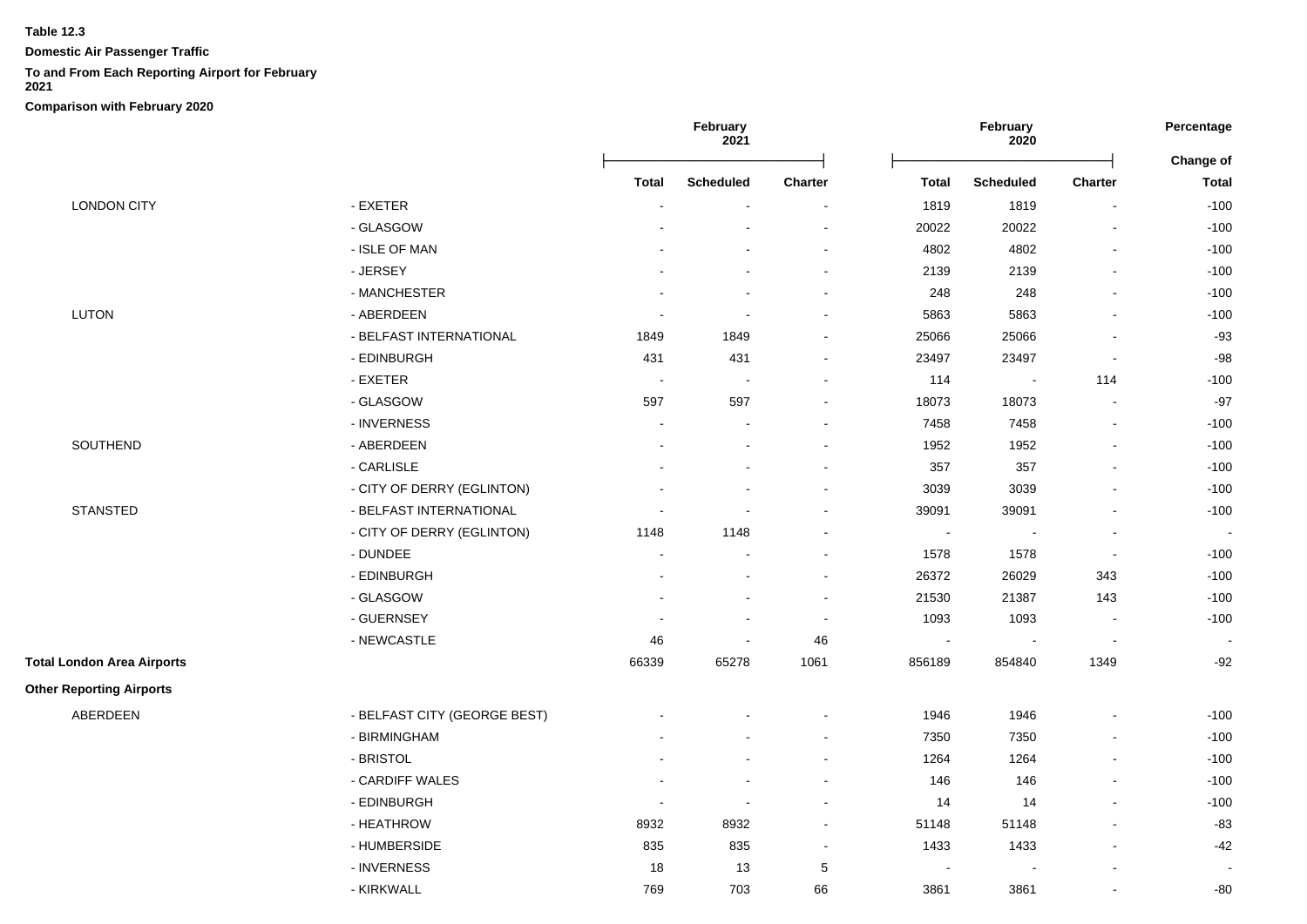**Domestic Air Passenger Traffic**

## **To and From Each Reporting Airport for February**

**2021**

|                                   |                               | February<br>2021         |                          | February<br>2020 |                          |                          | Percentage     |                           |
|-----------------------------------|-------------------------------|--------------------------|--------------------------|------------------|--------------------------|--------------------------|----------------|---------------------------|
|                                   |                               | <b>Total</b>             | <b>Scheduled</b>         | <b>Charter</b>   | <b>Total</b>             | <b>Scheduled</b>         | Charter        | Change of<br><b>Total</b> |
| ABERDEEN                          | - LUTON                       | $\sim$                   | $\sim$                   |                  | 5844                     | 5844                     |                | $-100$                    |
|                                   | - MANCHESTER                  | 1068                     | 936                      | 132              | 14340                    | 14340                    |                | $-93$                     |
|                                   | - NEWCASTLE                   | 136                      | 136                      |                  | 2848                     | 2834                     | 14             | $-95$                     |
|                                   | - NORWICH                     | 910                      | 910                      |                  | 3458                     | 3458                     |                | $-74$                     |
|                                   | - SCATSTA                     | $\overline{\phantom{a}}$ |                          |                  | 4524                     | $\overline{\phantom{a}}$ | 4524           | $-100$                    |
|                                   | - SOUTHEND                    | $\overline{\phantom{a}}$ | $\sim$                   |                  | 1984                     | 1984                     |                | $-100$                    |
|                                   | - SUMBURGH                    | 4350                     | 2087                     | 2263             | 7116                     | 5199                     | 1917           | $-39$                     |
|                                   | - TEESSIDE INTERNATIONAL      | 471                      | 471                      |                  | 1415                     | 1415                     | $\blacksquare$ | $-67$                     |
|                                   | - WICK JOHN O GROATS          | $\overline{\phantom{a}}$ | $\overline{\phantom{a}}$ |                  | 277                      | 277                      |                | $-100$                    |
| <b>ALDERNEY</b>                   | - GUERNSEY                    | 153                      | 153                      |                  | 1729                     | 1729                     |                | $-91$                     |
|                                   | - SOUTHAMPTON                 | $\sim$                   | $\sim$                   |                  | 1092                     | 1092                     |                | $-100$                    |
| <b>BARRA</b>                      | - GLASGOW                     | 181                      | 181                      |                  | 829                      | 829                      |                | $-78$                     |
|                                   | $-$ TIREE                     | $\overline{2}$           | $\overline{c}$           |                  | $\overline{\phantom{a}}$ | $\blacksquare$           |                | $\sim$                    |
| <b>BELFAST CITY (GEORGE BEST)</b> | - ABERDEEN                    | $\overline{\phantom{a}}$ | $\sim$                   |                  | 1923                     | 1923                     |                | $-100$                    |
|                                   | - BIRMINGHAM                  | 1233                     | 1233                     |                  | 16161                    | 16161                    |                | $-92$                     |
|                                   | - CARDIFF WALES               | $\sim$                   | $\overline{\phantom{a}}$ |                  | 2966                     | 2966                     | $\blacksquare$ | $-100$                    |
|                                   | - CARLISLE                    | $\overline{\phantom{a}}$ | $\blacksquare$           |                  | 544                      | 544                      |                | $-100$                    |
|                                   | - EAST MIDLANDS INTERNATIONAL | 83                       | 83                       |                  | 8367                     | 8367                     |                | -99                       |
|                                   | - EDINBURGH                   | 811                      | 811                      |                  | 7898                     | 7898                     |                | $-90$                     |
|                                   | - EXETER                      | 233                      | 233                      |                  | 1483                     | 1483                     |                | -84                       |
|                                   | - GLASGOW                     | $\overline{\phantom{a}}$ | $\sim$                   |                  | 9005                     | 9005                     |                | $-100$                    |
|                                   | - HEATHROW                    | 9549                     | 9549                     |                  | 45782                    | 45782                    |                | $-79$                     |
|                                   | - INVERNESS                   | $\overline{\phantom{a}}$ | $\overline{\phantom{a}}$ |                  | 1477                     | 1477                     |                | $-100$                    |
|                                   | - LEEDS BRADFORD              | 903                      | 903                      |                  | 9686                     | 9686                     |                | $-91$                     |
|                                   | - LONDON CITY                 | 640                      | 640                      |                  | 14215                    | 14215                    |                | $-95$                     |
|                                   | - MANCHESTER                  | 1088                     | 1088                     |                  | 19261                    | 19261                    |                | $-94$                     |
|                                   | - SOUTHAMPTON                 | 19                       | 19                       |                  | 6543                     | 6543                     |                | $-100$                    |
| <b>BELFAST INTERNATIONAL</b>      | - BIRMINGHAM                  | 3477                     | 3477                     |                  | 22458                    | 22458                    |                | $-85$                     |
|                                   | - BRISTOL                     | 2163                     | 2163                     | $\sim$           | 20737                    | 20737                    | $\blacksquare$ | -90                       |
|                                   | - CARDIFF WALES               | 90                       | $\sim$                   | 90               | 84                       | $\overline{\phantom{a}}$ | 84             | $\overline{7}$            |
|                                   | - EDINBURGH                   | 1354                     | 1354                     |                  | 26980                    | 26799                    | 181            | $-95$                     |
|                                   | - GATWICK                     | 6021                     | 6021                     |                  | 45147                    | 44776                    | 371            | $-87$                     |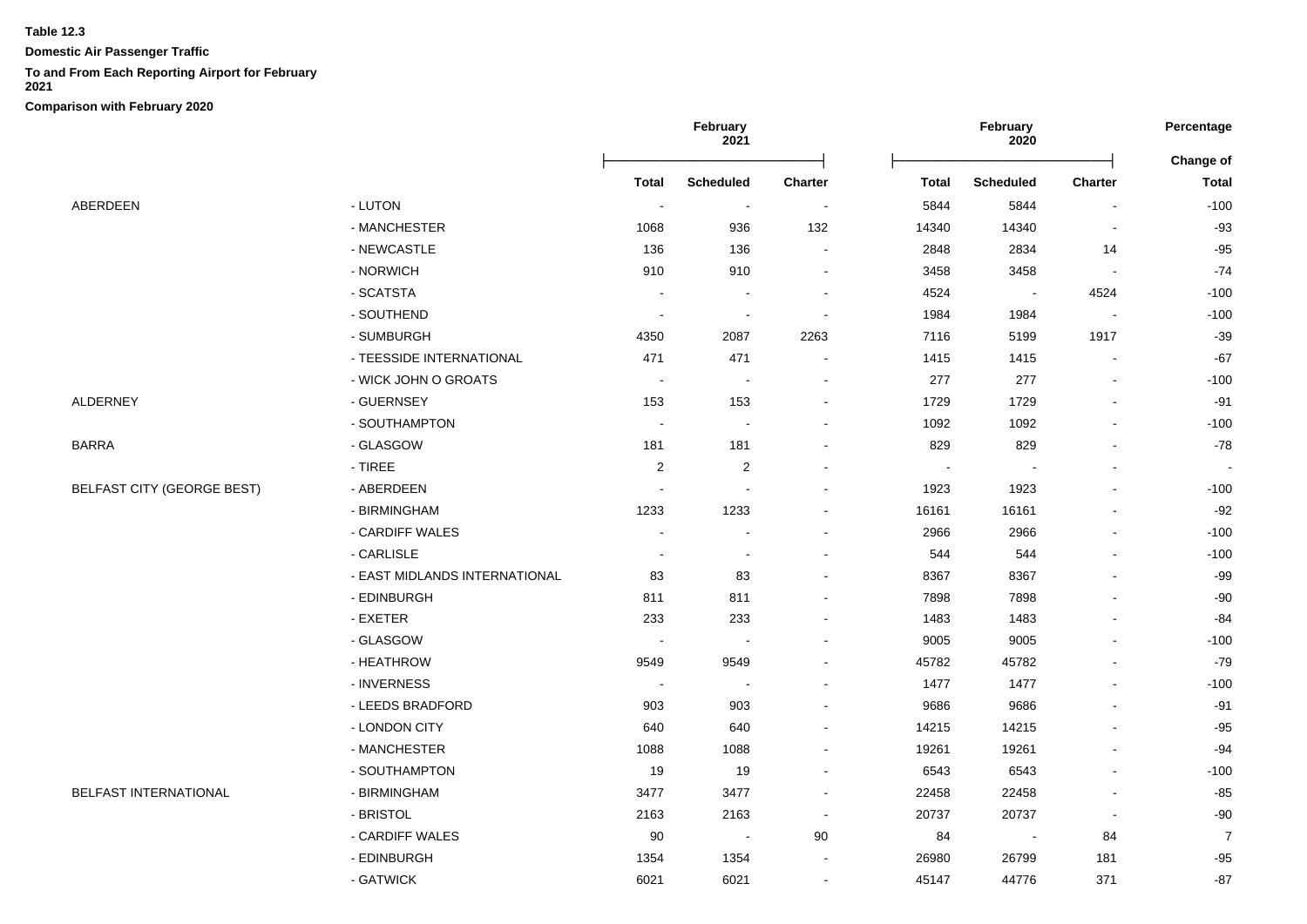**Domestic Air Passenger Traffic**

#### **To and From Each Reporting Airport for February**

**2021**

|                              |                               | February<br>2021         |                          | February<br>2020         |                          |                          | Percentage               |                                  |
|------------------------------|-------------------------------|--------------------------|--------------------------|--------------------------|--------------------------|--------------------------|--------------------------|----------------------------------|
|                              |                               | Total                    | <b>Scheduled</b>         | Charter                  | <b>Total</b>             | <b>Scheduled</b>         | Charter                  | <b>Change of</b><br><b>Total</b> |
| <b>BELFAST INTERNATIONAL</b> | - GLASGOW                     | 2373                     | 2289                     | 84                       | 25121                    | 25121                    |                          | $-91$                            |
|                              | - HEATHROW                    | 159                      | $\blacksquare$           | 159                      |                          |                          |                          |                                  |
|                              | - ISLE OF MAN                 | $\sim$                   | $\overline{\phantom{a}}$ | $\blacksquare$           | 1540                     | 1540                     |                          | $-100$                           |
|                              | - LIVERPOOL (JOHN LENNON)     | 3261                     | 3261                     | $\blacksquare$           | 45320                    | 45320                    |                          | -93                              |
|                              | - LUTON                       | 1849                     | 1849                     | $\overline{a}$           | 25226                    | 25045                    | 181                      | $-93$                            |
|                              | - MANCHESTER                  | 1979                     | 1979                     | $\overline{\phantom{a}}$ | 32730                    | 32554                    | 176                      | $-94$                            |
|                              | - NEWCASTLE                   | 1754                     | 1754                     |                          | 19236                    | 19236                    |                          | -91                              |
|                              | - STANSTED                    | $\sim$                   | $\ddot{\phantom{a}}$     |                          | 39056                    | 39056                    |                          | $-100$                           |
| <b>BENBECULA</b>             | - GLASGOW                     | 362                      | 362                      |                          | 1886                     | 1886                     |                          | -81                              |
|                              | - STORNOWAY                   | 189                      | 189                      |                          | 842                      | 842                      |                          | $-78$                            |
| <b>BIGGIN HILL</b>           | - NEWCASTLE                   |                          |                          | $\blacksquare$           | 42                       | $\overline{\phantom{a}}$ | 42                       | $-100$                           |
| <b>BIRMINGHAM</b>            | - ABERDEEN                    | ÷,                       | $\blacksquare$           | $\blacksquare$           | 7479                     | 7479                     |                          | $-100$                           |
|                              | - BELFAST CITY (GEORGE BEST)  | 1232                     | 1232                     | $\blacksquare$           | 16562                    | 16562                    |                          | $-93$                            |
|                              | - BELFAST INTERNATIONAL       | 3461                     | 3461                     | $\blacksquare$           | 22389                    | 22389                    |                          | $-85$                            |
|                              | - EDINBURGH                   | $\sim$                   | $\blacksquare$           | $\blacksquare$           | 17104                    | 17104                    |                          | $-100$                           |
|                              | - GATWICK                     | $40\,$                   | $\overline{a}$           | 40                       | $\sim$                   | $\overline{a}$           |                          | $\sim$                           |
|                              | - GLASGOW                     |                          | $\blacksquare$           | $\overline{a}$           | 15719                    | 15719                    |                          | $-100$                           |
|                              | - GUERNSEY                    |                          |                          | $\blacksquare$           | 39                       | 39                       |                          | $-100$                           |
|                              | - INVERNESS                   |                          |                          | $\overline{\phantom{a}}$ | 1806                     | 1806                     |                          | $-100$                           |
|                              | - ISLE OF MAN                 |                          |                          | $\overline{\phantom{a}}$ | 2681                     | 2681                     |                          | $-100$                           |
|                              | - JERSEY                      | 66                       | $\blacksquare$           | 66                       | 5797                     | 5797                     |                          | $-99$                            |
|                              | - MANCHESTER                  | $\blacksquare$           |                          | $\overline{\phantom{a}}$ | 90                       | $\blacksquare$           | 90                       | $-100$                           |
|                              | - NEWCASTLE                   | 75                       |                          | 75                       | $\blacksquare$           | $\blacksquare$           | $\overline{\phantom{a}}$ | $\sim$                           |
|                              | - NORWICH                     | 67                       |                          | 67                       | 33                       | $\blacksquare$           | 33                       | 103                              |
| BOURNEMOUTH                  | - BIRMINGHAM                  | $\overline{\phantom{a}}$ | $\overline{a}$           | $\overline{a}$           | 24                       | $\overline{\phantom{a}}$ | 24                       | $-100$                           |
|                              | - EAST MIDLANDS INTERNATIONAL | 41                       | 41                       | $\overline{a}$           | $\overline{\phantom{a}}$ | $\blacksquare$           |                          |                                  |
|                              | - HEATHROW                    |                          |                          | $\blacksquare$           | 226                      | 226                      | $\blacksquare$           | $-100$                           |
|                              | - MANCHESTER                  |                          |                          |                          | 41                       | $\overline{\phantom{a}}$ | 41                       | $-100$                           |
| <b>BRISTOL</b>               | - ABERDEEN                    | $\overline{\phantom{a}}$ | $\overline{\phantom{a}}$ | $\blacksquare$           | 1269                     | 1269                     |                          | $-100$                           |
|                              | - BELFAST INTERNATIONAL       | 2146                     | 2146                     |                          | 20905                    | 20905                    |                          | $-90$                            |
|                              | - EDINBURGH                   | 1466                     | 1466                     |                          | 31981                    | 31981                    |                          | $-95$                            |
|                              | - GLASGOW                     | 570                      | 570                      | $\blacksquare$           | 25272                    | 25272                    |                          | $-98$                            |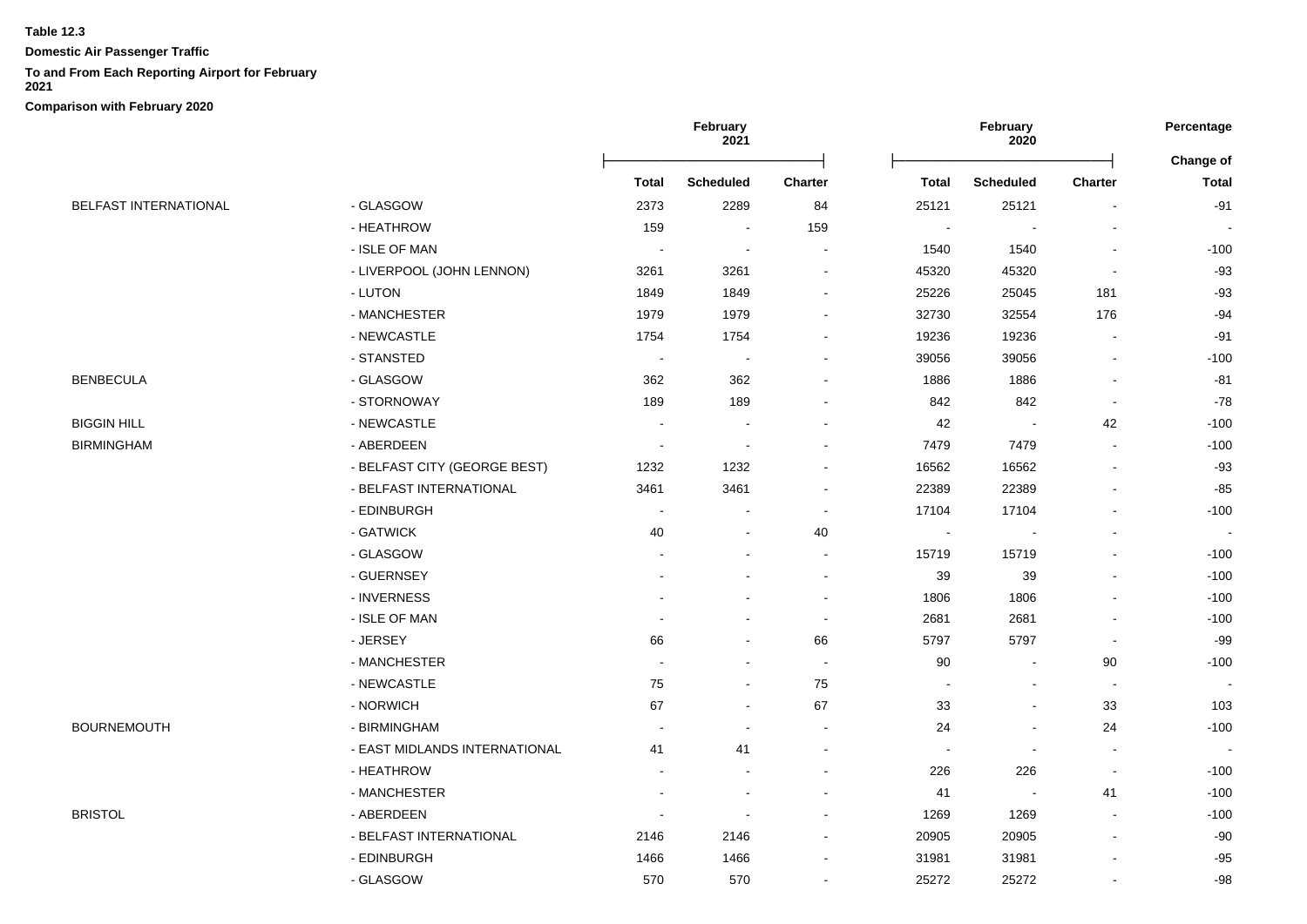**Domestic Air Passenger Traffic**

#### **To and From Each Reporting Airport for February**

**2021**

|                          |                                  | February<br>2021 |                  |                          |                | February<br>2020         |                          | Percentage<br><b>Change of</b> |
|--------------------------|----------------------------------|------------------|------------------|--------------------------|----------------|--------------------------|--------------------------|--------------------------------|
|                          |                                  | Total            | <b>Scheduled</b> | Charter                  | <b>Total</b>   | <b>Scheduled</b>         | Charter                  | <b>Total</b>                   |
| <b>BRISTOL</b>           | - GUERNSEY                       |                  |                  |                          | 951            | 951                      |                          | $-100$                         |
|                          | - HAWARDEN                       |                  |                  |                          | 393            | $\blacksquare$           | 393                      | $-100$                         |
|                          | - INVERNESS                      |                  |                  | $\overline{\phantom{a}}$ | 5327           | 5327                     |                          | $-100$                         |
|                          | - ISLE OF MAN                    |                  |                  | $\blacksquare$           | 1813           | 1813                     |                          | $-100$                         |
|                          | - JERSEY                         |                  |                  |                          | 1567           | 1567                     |                          | $-100$                         |
|                          | - LEEDS BRADFORD                 |                  |                  | $\overline{a}$           | 139            | $\blacksquare$           | 139                      | $-100$                         |
|                          | - NEWCASTLE                      | $\blacksquare$   | $\blacksquare$   | $\overline{\phantom{a}}$ | 13507          | 13507                    |                          | $-100$                         |
| CAMPBELTOWN              | - GLASGOW                        | 47               | 47               |                          | 352            | 352                      |                          | $-87$                          |
|                          | - ISLAY                          | $\blacksquare$   |                  |                          | $\overline{4}$ | 4                        |                          | $-100$                         |
|                          | $\overline{\phantom{a}}$ - TIREE | $\overline{2}$   | $\overline{2}$   |                          |                |                          |                          |                                |
| <b>CARDIFF WALES</b>     | - ABERDEEN                       |                  | ÷                | $\overline{\phantom{a}}$ | 83             | 83                       |                          | $-100$                         |
|                          | - ANGLESEY (VALLEY)              |                  | $\blacksquare$   | $\overline{\phantom{a}}$ | 1139           | 1139                     |                          | $-100$                         |
|                          | - BELFAST CITY (GEORGE BEST)     |                  | ۰                | $\overline{\phantom{a}}$ | 2982           | 2982                     | $\overline{\phantom{a}}$ | $-100$                         |
|                          | - BELFAST INTERNATIONAL          | 90               | ä,               | 90                       | 84             | $\overline{\phantom{a}}$ | 84                       | $\overline{7}$                 |
|                          | - EDINBURGH                      | 182              | $\blacksquare$   | 182                      | 7663           | 7663                     | $\overline{\phantom{a}}$ | $-98$                          |
|                          | - GLASGOW                        |                  |                  | $\blacksquare$           | 94             | 94                       | $\blacksquare$           | $-100$                         |
|                          | - HUMBERSIDE                     |                  |                  | $\overline{a}$           | 69             | $\blacksquare$           | 69                       | $-100$                         |
|                          | - JERSEY                         |                  |                  | $\overline{\phantom{a}}$ | 789            | 787                      | $\overline{c}$           | $-100$                         |
|                          | - LEEDS BRADFORD                 | 32               | ۰                | 32                       | 90             | $\overline{\phantom{a}}$ | 90                       | $-64$                          |
|                          | - MANCHESTER                     | 196              | ä,               | 196                      | 121            | $\overline{\phantom{a}}$ | 121                      | 62                             |
|                          | - NEWCASTLE                      | $\sim$           | ۰                | $\overline{\phantom{a}}$ | 118            | 118                      | $\overline{\phantom{a}}$ | $-100$                         |
|                          | - NORWICH                        | 72               | $\blacksquare$   | 72                       | $\sim$         | $\blacksquare$           |                          | $\sim$                         |
|                          | - TEESSIDE INTERNATIONAL         | 66               | ۰                | 66                       | 180            | 180                      |                          | $-63$                          |
| CITY OF DERRY (EGLINTON) | - EDINBURGH                      | $\sim$           | ÷                | $\blacksquare$           | 6783           | 6783                     |                          | $-100$                         |
|                          | - GLASGOW                        |                  |                  | $\overline{\phantom{a}}$ | 832            | 832                      |                          | $-100$                         |
|                          | - LIVERPOOL (JOHN LENNON)        |                  |                  | $\overline{a}$           | 5368           | 5368                     |                          | $-100$                         |
|                          | - MANCHESTER                     |                  |                  | $\overline{a}$           | 107            | 107                      |                          | $-100$                         |
|                          | - SOUTHEND                       | $\blacksquare$   | $\sim$           | $\blacksquare$           | 3206           | 3206                     |                          | $-100$                         |
|                          | - STANSTED                       | 1147             | 1147             | $\overline{\phantom{a}}$ | $\blacksquare$ | $\blacksquare$           | $\overline{\phantom{a}}$ |                                |
| DONCASTER SHEFFIELD      | - BOURNEMOUTH                    | $\blacksquare$   | $\blacksquare$   | $\blacksquare$           | 48             | $\blacksquare$           | 48                       | $-100$                         |
|                          | - FARNBOROUGH                    | 78               | ۰                | 78                       |                |                          |                          |                                |
|                          | - GATWICK                        | 83               | $\blacksquare$   | 83                       | 120            | $\sim$                   | 120                      | $-31$                          |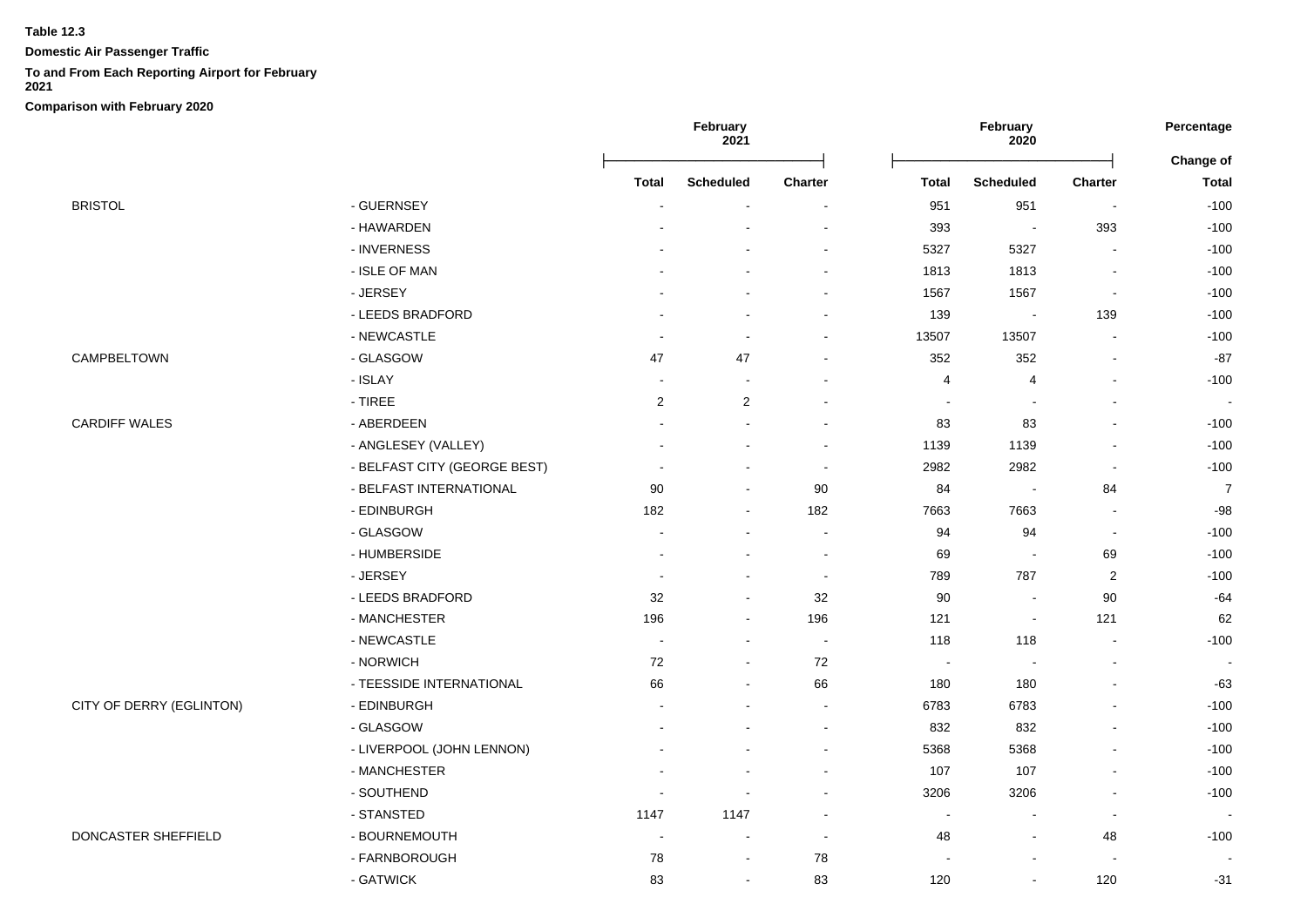**Domestic Air Passenger Traffic**

# **To and From Each Reporting Airport for February**

**2021**

|                             |                               | February<br>2021         |                  |         | February<br>2020         |                  |                          |              |
|-----------------------------|-------------------------------|--------------------------|------------------|---------|--------------------------|------------------|--------------------------|--------------|
|                             |                               |                          |                  |         |                          |                  |                          | Change of    |
|                             |                               | <b>Total</b>             | <b>Scheduled</b> | Charter | <b>Total</b>             | <b>Scheduled</b> | Charter                  | <b>Total</b> |
| <b>DUNDEE</b>               | - STANSTED                    | $\blacksquare$           | $\sim$           |         | 1582                     | 1582             |                          | $-100$       |
| EAST MIDLANDS INTERNATIONAL | - BELFAST CITY (GEORGE BEST)  | 83                       | 83               |         | 8409                     | 8409             |                          | $-99$        |
|                             | - EDINBURGH                   | $\overline{a}$           |                  |         | 4261                     | 4261             |                          | $-100$       |
|                             | - GLASGOW                     |                          |                  |         | 2681                     | 2681             |                          | $-100$       |
|                             | - GUERNSEY                    |                          |                  |         | 791                      | 791              |                          | $-100$       |
|                             | - JERSEY                      |                          |                  |         | 1109                     | 1109             |                          | $-100$       |
| EDINBURGH                   | - ABERDEEN                    | 17                       | 17               |         | $\overline{\phantom{a}}$ |                  |                          |              |
|                             | - BELFAST CITY (GEORGE BEST)  | 812                      | 812              |         | 7942                     | 7942             |                          | -90          |
|                             | - BELFAST INTERNATIONAL       | 1356                     | 1356             |         | 26619                    | 26619            |                          | $-95$        |
|                             | - BIRMINGHAM                  | $\overline{\phantom{a}}$ | $\sim$           |         | 16725                    | 16725            | $\blacksquare$           | $-100$       |
|                             | - BRISTOL                     | 1464                     | 1464             |         | 32139                    | 32015            | 124                      | $-95$        |
|                             | - CARDIFF WALES               | 184                      |                  | 184     | 7386                     | 7386             |                          | -98          |
|                             | - CITY OF DERRY (EGLINTON)    |                          |                  |         | 6780                     | 6780             |                          | $-100$       |
|                             | - EAST MIDLANDS INTERNATIONAL |                          |                  |         | 4241                     | 4241             |                          | $-100$       |
|                             | - EXETER                      |                          |                  |         | 3377                     | 3377             |                          | $-100$       |
|                             | - FARNBOROUGH                 |                          |                  |         | 50                       | $\blacksquare$   | 50                       | $-100$       |
|                             | - GATWICK                     | 921                      | 921              |         | 54778                    | 54400            | 378                      | $-98$        |
|                             | - HEATHROW                    | 8454                     | 8358             | 96      | 79107                    | 79107            | $\blacksquare$           | $-89$        |
|                             | - INVERNESS                   | $\overline{a}$           |                  |         | $\overline{7}$           | $\overline{7}$   | $\blacksquare$           | $-100$       |
|                             | - ISLE OF MAN                 |                          |                  |         | 710                      | 710              | $\blacksquare$           | $-100$       |
|                             | - JERSEY                      |                          |                  |         | 1975                     | 1975             |                          | $-100$       |
|                             | - KIRKWALL                    |                          |                  |         | 2938                     | 2938             |                          | $-100$       |
|                             | - LONDON CITY                 |                          |                  |         | 36618                    | 36618            |                          | $-100$       |
|                             | - LUTON                       | 443                      | 443              |         | 23552                    | 23502            | 50                       | $-98$        |
|                             | - MANCHESTER                  |                          |                  |         | 6439                     | 6439             | $\blacksquare$           | $-100$       |
|                             | - NORWICH                     |                          |                  |         | 1961                     | 1961             | $\blacksquare$           | $-100$       |
|                             | - SOUTHAMPTON                 |                          |                  |         | 11409                    | 11409            | $\overline{\phantom{a}}$ | $-100$       |
|                             | - STANSTED                    |                          |                  |         | 26643                    | 26300            | 343                      | $-100$       |
|                             | - STORNOWAY                   |                          |                  |         | 1302                     | 1302             |                          | $-100$       |
|                             | - SUMBURGH                    | 18                       | 18               |         | 2567                     | 2567             | $\blacksquare$           | $-99$        |
|                             | - WICK JOHN O GROATS          |                          |                  |         | 540                      | 540              |                          | $-100$       |
| EXETER                      | - BELFAST CITY (GEORGE BEST)  | 238                      | 238              |         | 1509                     | 1509             |                          | $-84$        |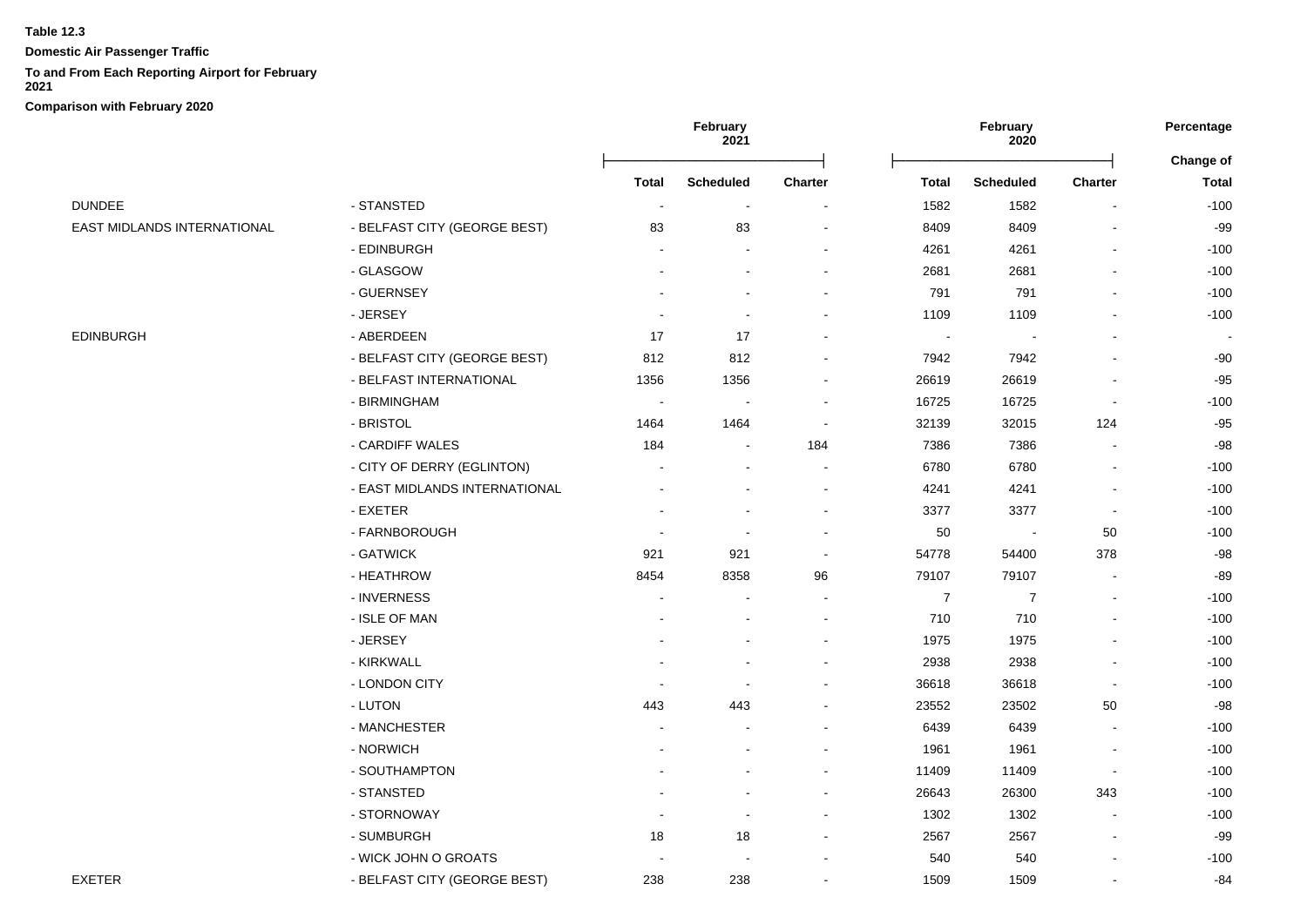**Domestic Air Passenger Traffic**

#### **To and From Each Reporting Airport for February**

**2021**

|                 |                               | February<br>2021         |                          |                          |                  | February<br>2020 | Percentage               |                           |
|-----------------|-------------------------------|--------------------------|--------------------------|--------------------------|------------------|------------------|--------------------------|---------------------------|
|                 |                               | <b>Total</b>             | <b>Scheduled</b>         | <b>Charter</b>           | <b>Total</b>     | <b>Scheduled</b> | <b>Charter</b>           | Change of<br><b>Total</b> |
| EXETER          | - EDINBURGH                   |                          |                          |                          | 3402             | 3402             |                          | $-100$                    |
|                 | - GLASGOW                     |                          |                          |                          | 1488             | 1488             |                          | $-100$                    |
|                 | - GUERNSEY                    |                          |                          | $\blacksquare$           | 1548             | 1548             | $\overline{\phantom{a}}$ | $-100$                    |
|                 | - JERSEY                      |                          |                          | $\sim$                   | 2623             | 2623             | $\overline{\phantom{a}}$ | $-100$                    |
|                 | - LONDON CITY                 |                          |                          |                          | 1692             | 1692             |                          | $-100$                    |
|                 | - MANCHESTER                  |                          |                          |                          | 8153             | 8153             |                          | $-100$                    |
|                 | - NEWCASTLE                   |                          |                          |                          | 2337             | 2337             |                          | $-100$                    |
| GLASGOW         | - BARRA                       | 197                      | 197                      | $\overline{a}$           | 871              | 871              |                          | $-77$                     |
|                 | - BELFAST CITY (GEORGE BEST)  | $\overline{\phantom{a}}$ | $\overline{\phantom{a}}$ |                          | 9039             | 9039             |                          | $-100$                    |
|                 | - BELFAST INTERNATIONAL       | 2473                     | 2388                     | 85                       | 25161            | 25161            |                          | $-90$                     |
|                 | - BENBECULA                   | 134                      | 134                      | $\overline{\phantom{a}}$ | 1919             | 1919             |                          | $-93$                     |
|                 | - BIRMINGHAM                  | $\sim$                   | $\overline{\phantom{a}}$ | $\blacksquare$           | 15467            | 15467            |                          | $-100$                    |
|                 | - BRISTOL                     | 571                      | 571                      |                          | 25513            | 25513            |                          | $-98$                     |
|                 | - CAMPBELTOWN                 | 55                       | 55                       | ٠                        | 366              | 366              | $\blacksquare$           | $-85$                     |
|                 | - CARDIFF WALES               | $\overline{a}$           |                          |                          | 94               | 94               | $\blacksquare$           | $-100$                    |
|                 | - CITY OF DERRY (EGLINTON)    |                          |                          |                          | 837              | 837              | $\sim$                   | $-100$                    |
|                 | - EAST MIDLANDS INTERNATIONAL |                          |                          |                          | 2692             | 2692             |                          | $-100$                    |
|                 | - EDINBURGH                   |                          |                          |                          | $\boldsymbol{9}$ | 9                |                          | $-100$                    |
|                 | - EXETER                      | $\overline{\phantom{a}}$ |                          | ٠                        | 1488             | 1488             |                          | $-100$                    |
|                 | - GATWICK                     | 1588                     | 1588                     |                          | 48420            | 48420            |                          | $-97$                     |
|                 | - HEATHROW                    | 8503                     | 8503                     |                          | 65243            | 65243            |                          | $-87$                     |
|                 | - ISLAY                       | 179                      | 179                      | $\sim$                   | 1888             | 1888             |                          | $-91$                     |
|                 | - JERSEY                      | $\blacksquare$           |                          |                          | 1793             | 1793             | $\overline{\phantom{a}}$ | $-100$                    |
|                 | - KIRKWALL                    |                          | $\blacksquare$           |                          | 1290             | 1290             | $\sim$                   | $-100$                    |
|                 | - LONDON CITY                 | $\overline{a}$           | $\overline{\phantom{a}}$ |                          | 20089            | 20036            | 53                       | $-100$                    |
|                 | - LUTON                       | 598                      | 598                      |                          | 18066            | 18066            |                          | $-97$                     |
|                 | - SOUTHAMPTON                 |                          | $\sim$                   | $\sim$                   | 11305            | 11305            | $\blacksquare$           | $-100$                    |
|                 | - STANSTED                    | $\sim$                   | ÷                        | $\sim$                   | 21403            | 21403            | $\sim$                   | $-100$                    |
|                 | - STORNOWAY                   | 996                      | 996                      |                          | 5420             | 5420             | $\sim$                   | $-82$                     |
|                 | - SUMBURGH                    | $\overline{\phantom{a}}$ | $\overline{\phantom{a}}$ | ٠                        | 1321             | 1321             |                          | $-100$                    |
|                 | $-$ TIREE                     | 110                      | 110                      |                          | 579              | 579              |                          | $-81$                     |
| <b>GUERNSEY</b> | - ALDERNEY                    | 153                      | 153                      |                          | 1764             | 1764             | $\sim$                   | $-91$                     |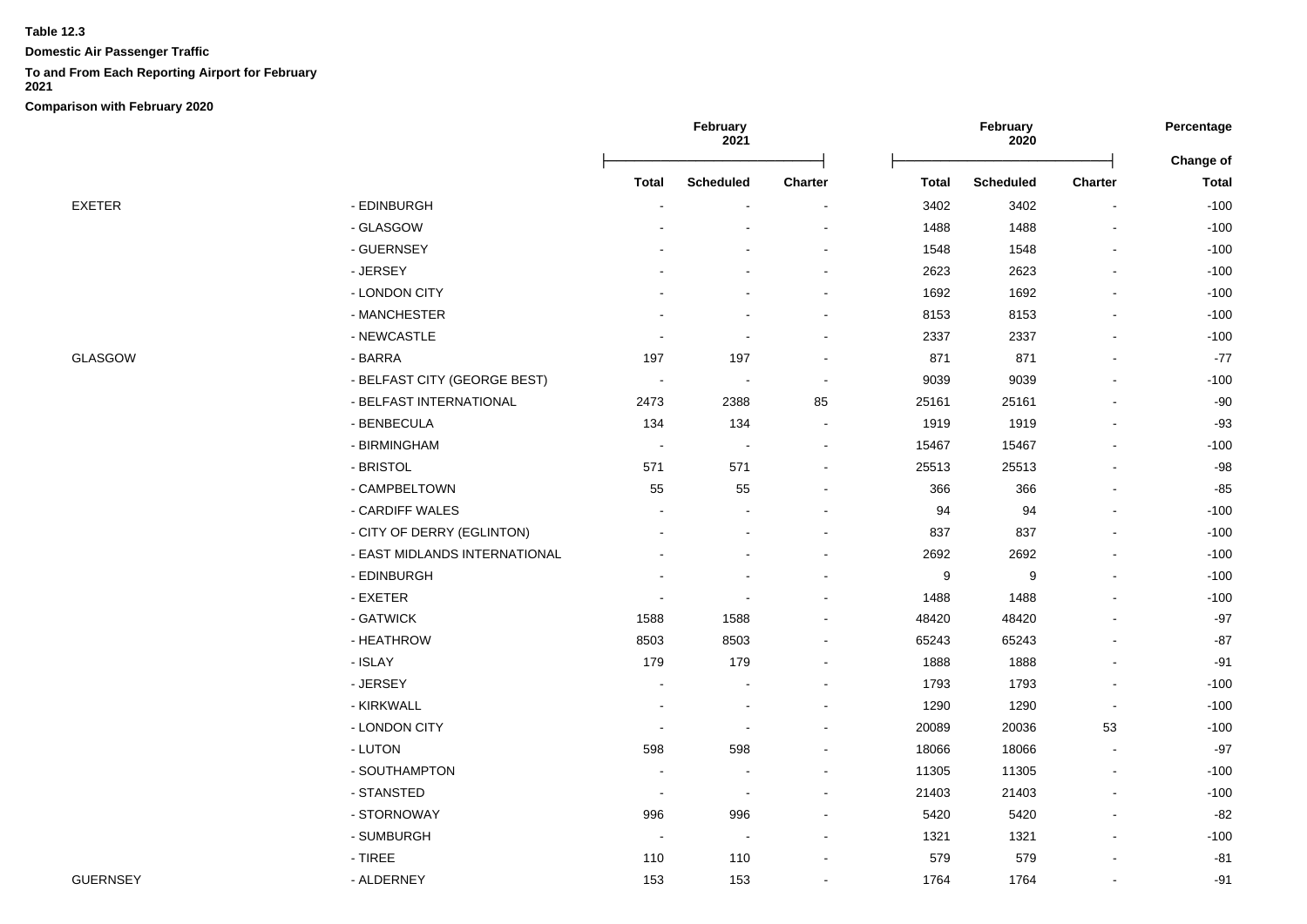**Domestic Air Passenger Traffic**

## **To and From Each Reporting Airport for February**

**2021**

|                    |                                  | February<br>2021         |                          |                | February<br>2020 | Percentage       |                |              |
|--------------------|----------------------------------|--------------------------|--------------------------|----------------|------------------|------------------|----------------|--------------|
|                    |                                  |                          |                          |                |                  |                  |                | Change of    |
|                    |                                  | <b>Total</b>             | <b>Scheduled</b>         | <b>Charter</b> | <b>Total</b>     | <b>Scheduled</b> | <b>Charter</b> | <b>Total</b> |
| <b>GUERNSEY</b>    | - BIRMINGHAM                     |                          |                          |                | 1951             | 1951             |                | $-100$       |
|                    | - BRISTOL                        |                          |                          |                | 1247             | 1247             |                | $-100$       |
|                    | - EAST MIDLANDS INTERNATIONAL    |                          |                          | ÷,             | 994              | 994              |                | $-100$       |
|                    | - EXETER                         |                          |                          |                | 1543             | 1543             |                | $-100$       |
|                    | - GATWICK                        |                          |                          |                | 20783            | 20783            |                | $-100$       |
|                    | - HEATHROW                       |                          |                          | $\blacksquare$ | 2457             | 2457             |                | $-100$       |
|                    | - JERSEY                         |                          |                          |                | 8807             | 8807             |                | $-100$       |
|                    | - MANCHESTER                     |                          | $\overline{\phantom{a}}$ |                | 3825             | 3825             |                | $-100$       |
|                    | - SOUTHAMPTON                    | 816                      | 816                      |                | 10676            | 10676            |                | $-92$        |
|                    | - STANSTED                       | $\overline{\phantom{a}}$ | $\overline{\phantom{a}}$ |                | 1085             | 1085             |                | $-100$       |
| <b>HUMBERSIDE</b>  | - ABERDEEN                       | 329                      | 329                      |                | 1303             | 1303             | $\blacksquare$ | $-75$        |
|                    | - CARDIFF WALES                  |                          |                          |                | 69               | $\overline{a}$   | 69             | $-100$       |
|                    | - FARNBOROUGH                    |                          |                          |                | 58               | $\blacksquare$   | 58             | $-100$       |
|                    | - NEWCASTLE                      | $\overline{\phantom{a}}$ | $\blacksquare$           |                | 17               | 17               | $\blacksquare$ | $-100$       |
|                    | - TEESSIDE INTERNATIONAL         | 46                       | 46                       |                | 23               | 23               | $\sim$         | 100          |
| <b>INVERNESS</b>   | - BELFAST CITY (GEORGE BEST)     | $\overline{\phantom{a}}$ |                          |                | 1476             | 1476             |                | $-100$       |
|                    | - BIRMINGHAM                     |                          |                          |                | 1800             | 1800             |                | $-100$       |
|                    | - BRISTOL                        |                          |                          |                | 5293             | 5293             |                | $-100$       |
|                    | - EDINBURGH                      |                          |                          |                | 8                | 8                |                | $-100$       |
|                    | - GATWICK                        |                          |                          |                | 18515            | 18515            |                | $-100$       |
|                    | - HEATHROW                       |                          |                          |                | 9220             | 9220             |                | $-100$       |
|                    | - KIRKWALL                       |                          |                          | ۰              | 1037             | 1037             |                | $-100$       |
|                    | - LUTON                          |                          |                          |                | 7450             | 7450             |                | $-100$       |
|                    | - MANCHESTER                     |                          | $\blacksquare$           |                | 2999             | 2999             |                | $-100$       |
|                    | - STORNOWAY                      | 373                      | 373                      |                | 2295             | 2295             |                | $-84$        |
|                    | - SUMBURGH                       |                          |                          |                | 21               | 21               |                | $-100$       |
| <b>ISLAY</b>       | - CAMPBELTOWN                    | 3                        | 3                        |                | 19               | 19               |                | $-84$        |
|                    | - COLONSAY                       | $\overline{\phantom{a}}$ | $\sim$                   |                | 10               | 10               |                | $-100$       |
|                    | - GLASGOW                        | 174                      | 174                      |                | 1864             | 1864             |                | $-91$        |
|                    | - OBAN (NORTH CONNEL)            |                          | ä,                       |                | 6                | 6                | $\blacksquare$ | $-100$       |
|                    | $\overline{\phantom{a}}$ - TIREE | 4                        | 4                        |                |                  |                  |                |              |
| <b>ISLE OF MAN</b> | - BELFAST INTERNATIONAL          | $\blacksquare$           | $\sim$                   | $\blacksquare$ | 1587             | 1587             | $\blacksquare$ | $-100$       |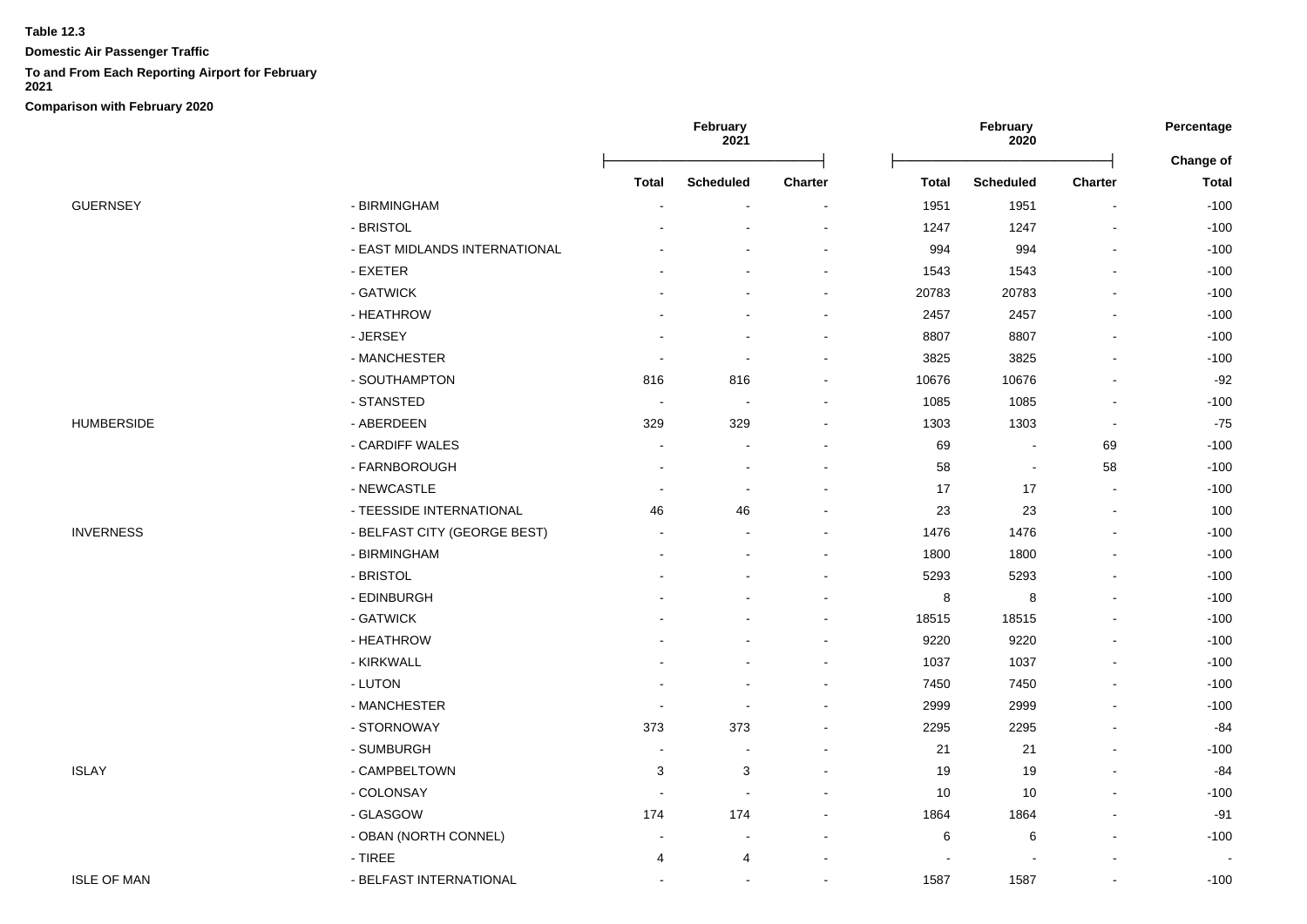**Domestic Air Passenger Traffic**

## **To and From Each Reporting Airport for February**

**2021**

|                    |                               | February<br>2021 |                          | February<br>2020         |                          |                          | Percentage               |                                  |
|--------------------|-------------------------------|------------------|--------------------------|--------------------------|--------------------------|--------------------------|--------------------------|----------------------------------|
|                    |                               | <b>Total</b>     | <b>Scheduled</b>         | Charter                  | <b>Total</b>             | <b>Scheduled</b>         | Charter                  | <b>Change of</b><br><b>Total</b> |
| <b>ISLE OF MAN</b> | - BIRMINGHAM                  |                  |                          |                          | 2618                     | 2618                     |                          | $-100$                           |
|                    | - BRISTOL                     |                  |                          |                          | 1826                     | 1826                     |                          | $-100$                           |
|                    | - EDINBURGH                   |                  |                          | $\blacksquare$           | 712                      | 712                      |                          | $-100$                           |
|                    | - GATWICK                     | ٠                | $\overline{\phantom{a}}$ | $\blacksquare$           | 11863                    | 11863                    |                          | $-100$                           |
|                    | - HEATHROW                    | 319              | 319                      | ٠                        | $\overline{\phantom{a}}$ | $\sim$                   |                          | $\overline{\phantom{a}}$         |
|                    | - LIVERPOOL (JOHN LENNON)     | 531              | 531                      | $\blacksquare$           | 19089                    | 19089                    |                          | $-97$                            |
|                    | - LONDON CITY                 | $\sim$           | $\blacksquare$           |                          | 4945                     | 4945                     |                          | $-100$                           |
|                    | - MANCHESTER                  | 113              | 113                      | $\overline{\phantom{a}}$ | 11137                    | 11137                    |                          | $-99$                            |
| JERSEY             | - BIRMINGHAM                  | 66               | $\overline{a}$           | 66                       | 3074                     | 3074                     |                          | $-98$                            |
|                    | - BRISTOL                     |                  |                          |                          | 1463                     | 1463                     |                          | $-100$                           |
|                    | - CARDIFF WALES               |                  |                          | $\blacksquare$           | 786                      | 786                      |                          | $-100$                           |
|                    | - EAST MIDLANDS INTERNATIONAL |                  |                          |                          | 952                      | 952                      |                          | $-100$                           |
|                    | - EDINBURGH                   |                  |                          | $\sim$                   | 2052                     | 2052                     |                          | $-100$                           |
|                    | - EXETER                      |                  |                          |                          | 2218                     | 2218                     |                          | $-100$                           |
|                    | - GATWICK                     |                  |                          | $\sim$                   | 52920                    | 52920                    |                          | $-100$                           |
|                    | - GLASGOW                     |                  |                          | $\blacksquare$           | 1773                     | 1773                     |                          | $-100$                           |
|                    | - GUERNSEY                    |                  |                          |                          | 10111                    | 10111                    |                          | $-100$                           |
|                    | - HEATHROW                    | 1663             | 1663                     |                          | $\overline{\phantom{a}}$ | $\blacksquare$           |                          | $\sim$                           |
|                    | - LIVERPOOL (JOHN LENNON)     |                  |                          | $\overline{a}$           | 9562                     | 9562                     |                          | $-100$                           |
|                    | - LONDON CITY                 | ä,               |                          | $\blacksquare$           | 1881                     | 1881                     |                          | $-100$                           |
|                    | - MANCHESTER                  |                  |                          | $\sim$                   | 5257                     | 5257                     | $\overline{\phantom{a}}$ | $-100$                           |
|                    | - NEWCASTLE                   |                  |                          | $\blacksquare$           | 66                       | $\overline{\phantom{a}}$ | 66                       | $-100$                           |
|                    | - NEWQUAY                     | 64               | $\overline{\phantom{a}}$ | 64                       |                          | $\overline{\phantom{a}}$ |                          | $\overline{\phantom{a}}$         |
|                    | - SOUTHAMPTON                 | 952              | 952                      | $\overline{\phantom{a}}$ | 9576                     | 9576                     |                          | $-90$                            |
| KIRKWALL           | - ABERDEEN                    | 1329             | 1263                     | 66                       | 3788                     | 3788                     |                          | $-65$                            |
|                    | - EDAY                        | 31               | 31                       | $\sim$                   | 95                       | 95                       |                          | $-67$                            |
|                    | - EDINBURGH                   |                  |                          |                          | 2926                     | 2926                     |                          | $-100$                           |
|                    | - GLASGOW                     |                  |                          |                          | 1276                     | 1276                     |                          | $-100$                           |
|                    | - INVERNESS                   |                  | $\overline{\phantom{a}}$ |                          | 460                      | 460                      |                          | $-100$                           |
|                    | - NORTH RONALDSAY             | 223              | 223                      |                          | 367                      | 367                      |                          | $-39$                            |
|                    | - PAPA WESTRAY                | 238              | 238                      |                          | 337                      | 337                      |                          | $-29$                            |
|                    | - SANDAY                      | 166              | 166                      | $\blacksquare$           | 285                      | 285                      |                          | $-42$                            |
|                    |                               |                  |                          |                          |                          |                          |                          |                                  |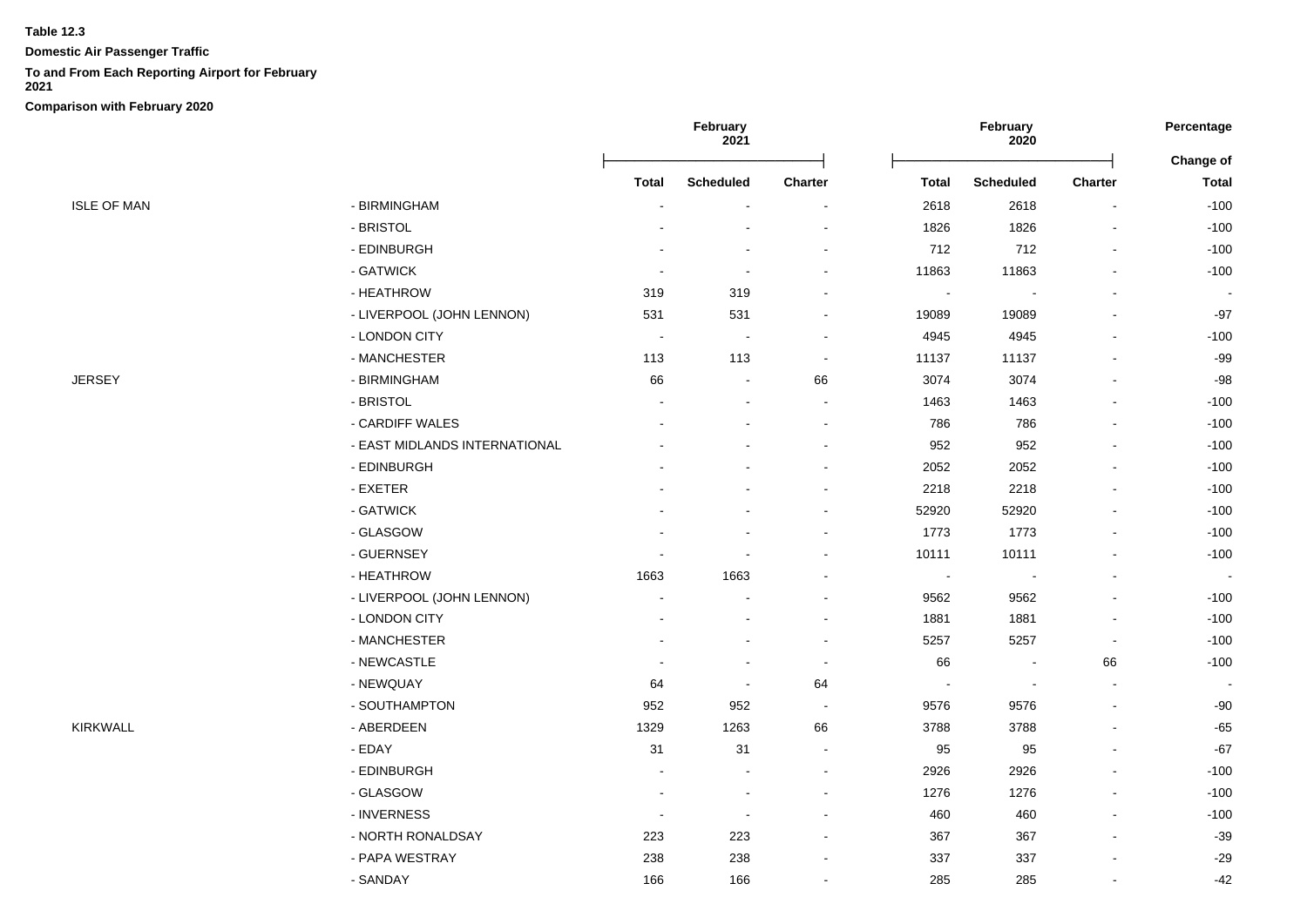**Domestic Air Passenger Traffic**

# **To and From Each Reporting Airport for February**

**2021**

|                         |                               | February<br>2021 |                          |                |                | February<br>2020        |                          | Percentage                |
|-------------------------|-------------------------------|------------------|--------------------------|----------------|----------------|-------------------------|--------------------------|---------------------------|
|                         |                               | <b>Total</b>     | <b>Scheduled</b>         | Charter        | <b>Total</b>   | <b>Scheduled</b>        | <b>Charter</b>           | Change of<br><b>Total</b> |
| KIRKWALL                | - STRONSAY                    | 104              | 104                      |                | 297            | 297                     |                          | $-65$                     |
|                         | - SUMBURGH                    | 206              | 206                      |                | 544            | 544                     |                          | $-62$                     |
|                         | - WESTRAY                     | 134              | 134                      | $\blacksquare$ | 298            | 298                     |                          | $-55$                     |
| LEEDS BRADFORD          | - BELFAST CITY (GEORGE BEST)  | 905              | 905                      |                | 9686           | 9686                    |                          | $-91$                     |
|                         | - HEATHROW                    | ÷,               |                          |                | 7392           | 7392                    |                          | $-100$                    |
|                         | - NEWQUAY                     | $\overline{a}$   |                          |                | 679            | 679                     |                          | $-100$                    |
|                         | - SOUTHAMPTON                 |                  | $\overline{\phantom{a}}$ |                | 1767           | 1767                    |                          | $-100$                    |
| LERWICK (TINGWALL)      | - FAIR ISLE                   | 22               | 22                       |                | 81             | 81                      |                          | $-73$                     |
|                         | - FOULA                       | 15               | 15                       |                | 58             | 58                      |                          | $-74$                     |
|                         | - PAPA STOUR                  |                  |                          |                | $\overline{2}$ | $\overline{\mathbf{c}}$ |                          | $-100$                    |
| LIVERPOOL (JOHN LENNON) | - BELFAST INTERNATIONAL       | 3146             | 3146                     | $\sim$         | 45205          | 45205                   |                          | $-93$                     |
|                         | - BOURNEMOUTH                 | 35               | $\sim$                   | 35             | $\sim$         |                         |                          |                           |
|                         | - CITY OF DERRY (EGLINTON)    | $\sim$           | $\blacksquare$           | $\sim$         | 5325           | 5325                    |                          | $-100$                    |
|                         | - EAST MIDLANDS INTERNATIONAL | 77               | $\blacksquare$           | $77$           |                |                         |                          |                           |
|                         | - FARNBOROUGH                 | 73               | $\blacksquare$           | 73             |                |                         |                          | $\blacksquare$            |
|                         | - GATWICK                     | 119              | $\blacksquare$           | 119            | $\blacksquare$ |                         |                          |                           |
|                         | - ISLE OF MAN                 | 555              | 555                      |                | 18975          | 18975                   |                          | $-97$                     |
|                         | - JERSEY                      |                  |                          |                | 9479           | 9479                    | $\blacksquare$           | $-100$                    |
|                         | - LUTON                       |                  |                          |                | 126            | $\overline{a}$          | 126                      | $-100$                    |
|                         | - NORWICH                     |                  |                          |                | 83             | $\overline{a}$          | 83                       | $-100$                    |
|                         | - SOUTHAMPTON                 |                  |                          |                | 40             | $\blacksquare$          | 40                       | $-100$                    |
|                         | - STANSTED                    | 89               | $\overline{\phantom{a}}$ | 89             | 80             | $\blacksquare$          | 80                       | 11                        |
| <b>MANCHESTER</b>       | - ABERDEEN                    | 1067             | 954                      | 113            | 14278          | 14278                   | $\blacksquare$           | $-93$                     |
|                         | - BELFAST CITY (GEORGE BEST)  | 1093             | 1093                     |                | 19207          | 19207                   | $\blacksquare$           | $-94$                     |
|                         | - BELFAST INTERNATIONAL       | 1988             | 1988                     |                | 32161          | 32161                   |                          | $-94$                     |
|                         | - CAMBRIDGE                   |                  |                          |                | 208            | 208                     |                          | $-100$                    |
|                         | - CITY OF DERRY (EGLINTON)    |                  |                          |                | 100            | 100                     |                          | $-100$                    |
|                         | - EDINBURGH                   |                  |                          |                | 6419           | 6419                    |                          | $-100$                    |
|                         | - EXETER                      |                  |                          | $\blacksquare$ | 8184           | 8184                    | $\overline{\phantom{a}}$ | $-100$                    |
|                         | - GATWICK                     |                  |                          |                | 8              | $\sim$                  | 8                        | $-100$                    |
|                         | - GUERNSEY                    |                  |                          |                | 3872           | 3872                    |                          | $-100$                    |
|                         | - HEATHROW                    | 11861            | 11861                    | $\sim$         | 44283          | 44283                   | $\sim$                   | $-73$                     |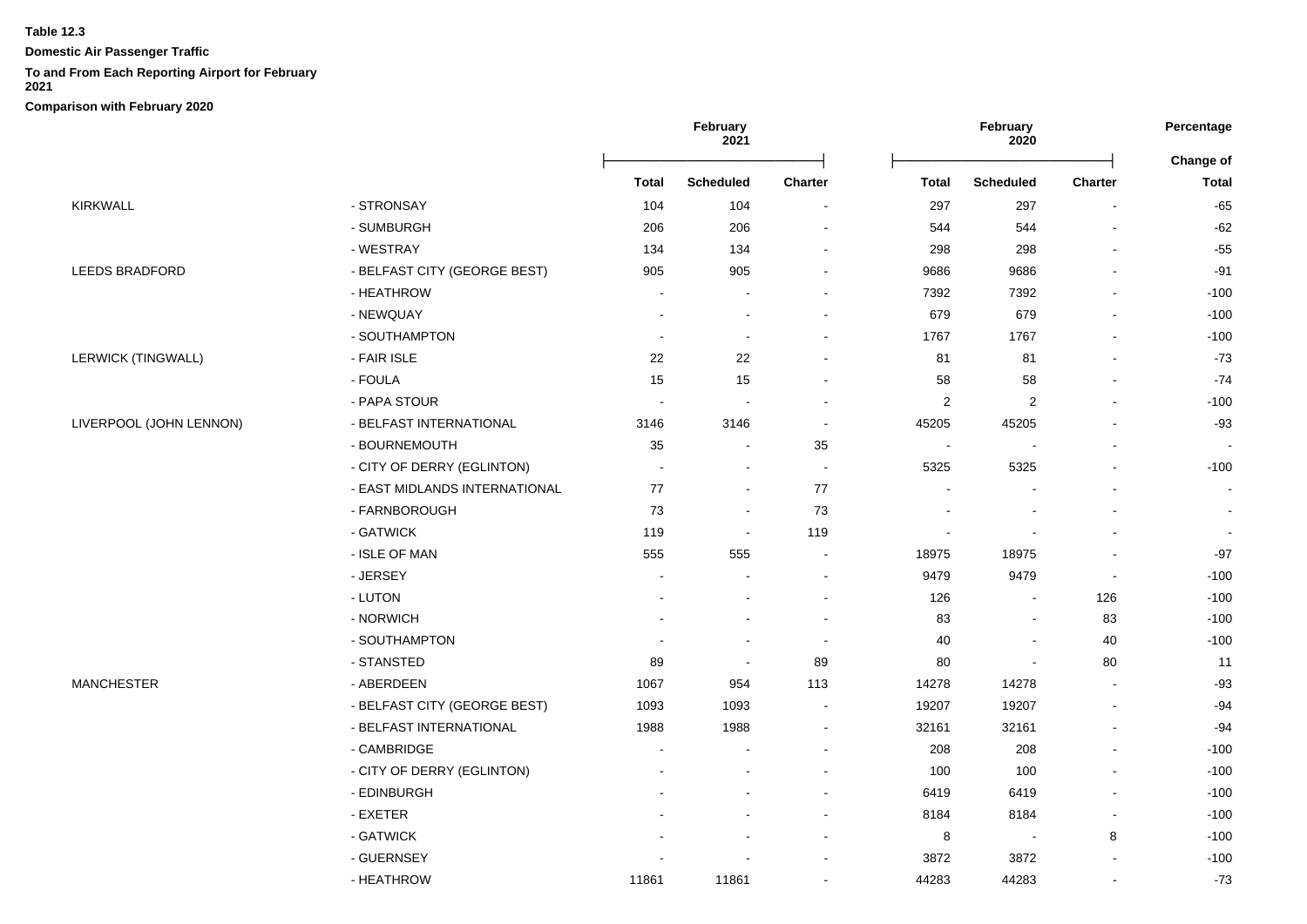**Domestic Air Passenger Traffic**

#### **To and From Each Reporting Airport for February**

**2021**

|                   |                              | February<br>2021 |                          | <b>February</b><br>2020      |                          |                          | Percentage               |                                  |
|-------------------|------------------------------|------------------|--------------------------|------------------------------|--------------------------|--------------------------|--------------------------|----------------------------------|
|                   |                              | <b>Total</b>     | <b>Scheduled</b>         | <b>Charter</b>               | <b>Total</b>             | <b>Scheduled</b>         | Charter                  | <b>Change of</b><br><b>Total</b> |
| <b>MANCHESTER</b> | - INVERNESS                  |                  |                          |                              | 2992                     | 2992                     |                          | $-100$                           |
|                   | - ISLE OF MAN                | 111              | 111                      | ۰                            | 11147                    | 11147                    |                          | $-99$                            |
|                   | - JERSEY                     |                  |                          |                              | 5206                     | 5206                     |                          | $-100$                           |
|                   | - LONDON CITY                |                  |                          | $\blacksquare$               | 248                      | 248                      | $\blacksquare$           | $-100$                           |
|                   | - NEWQUAY                    |                  |                          | $\blacksquare$               | 3112                     | 3112                     |                          | $-100$                           |
|                   | - SOUTHAMPTON                | $\blacksquare$   |                          | $\qquad \qquad \blacksquare$ | 13987                    | 13987                    | $\blacksquare$           | $-100$                           |
|                   | - STANSTED                   | 16               | 16                       | ۰                            | 255                      | 170                      | 85                       | $-94$                            |
| NEWCASTLE         | - ABERDEEN                   | 136              | 136                      |                              | 3572                     | 3572                     | $\overline{\phantom{a}}$ | $-96$                            |
|                   | - BELFAST INTERNATIONAL      | 1742             | 1742                     |                              | 19137                    | 19137                    | $\overline{\phantom{a}}$ | $-91$                            |
|                   | - BIRMINGHAM                 | $\blacksquare$   |                          | $\sim$                       | 42                       |                          | 42                       | $-100$                           |
|                   | - BOURNEMOUTH                | 40               | $\blacksquare$           | 40                           |                          | $\overline{\phantom{a}}$ | $\blacksquare$           | $\sim$                           |
|                   | - BRISTOL                    |                  |                          | $\blacksquare$               | 13458                    | 13458                    | $\blacksquare$           | $-100$                           |
|                   | - CARDIFF WALES              |                  |                          | $\blacksquare$               | 111                      | 111                      | $\blacksquare$           | $-100$                           |
|                   | - EXETER                     |                  |                          | $\blacksquare$               | 2321                     | 2321                     | $\sim$                   | $-100$                           |
|                   | - GATWICK                    |                  |                          | $\sim$                       | 120                      | $\overline{\phantom{a}}$ | 120                      | $-100$                           |
|                   | - GLASGOW                    |                  |                          | $\blacksquare$               | 9                        | $\overline{\phantom{a}}$ | 9                        | $-100$                           |
|                   | - HEATHROW                   | 2478             | 2402                     | 76                           | 32809                    | 32809                    | $\blacksquare$           | $-92$                            |
|                   | - LUTON                      |                  |                          | ÷,                           | 90                       |                          | 90                       | $-100$                           |
|                   | - MANCHESTER                 | 75               | $\blacksquare$           | 75                           |                          |                          | $\sim$                   | $\sim$                           |
|                   | - NORWICH                    |                  |                          | $\blacksquare$               | 44                       | $\overline{\phantom{a}}$ | 44                       | $-100$                           |
|                   | - OXFORD (KIDLINGTON)        | $\overline{a}$   |                          | $\overline{\phantom{a}}$     | 42                       | $\overline{\phantom{a}}$ | 42                       | $-100$                           |
|                   | - SOUTHAMPTON                | 40               | $\overline{a}$           | 40                           | 6646                     | 6646                     | $\sim$                   | $-99$                            |
|                   | - STANSTED                   | 60               | $\overline{a}$           | 60                           | $\overline{\phantom{a}}$ | $\overline{\phantom{a}}$ | $\overline{\phantom{a}}$ | $\sim$                           |
| NEWQUAY           | - HEATHROW                   |                  |                          | $\blacksquare$               | 10791                    | 10791                    | $\blacksquare$           | $-100$                           |
|                   | - ISLES OF SCILLY (ST.MARYS) |                  |                          | ۰                            | 341                      | 341                      |                          | $-100$                           |
|                   | - LEEDS BRADFORD             |                  |                          |                              | 740                      | 740                      |                          | $-100$                           |
|                   | - MANCHESTER                 | $\sim$           | $\sim$                   | $\sim$                       | 3057                     | 3057                     |                          | $-100$                           |
| <b>NORWICH</b>    | - ABERDEEN                   | 922              | 922                      | $\sim$                       | 3443                     | 3443                     | $\overline{\phantom{a}}$ | $-73$                            |
|                   | - BIRMINGHAM                 | 139              | $\sim$                   | 139                          | 56                       | $\blacksquare$           | 56                       | 148                              |
|                   | - CARDIFF WALES              | $72\,$           | $\blacksquare$           | 72                           | $\overline{\phantom{a}}$ | $\overline{\phantom{a}}$ | $\overline{\phantom{a}}$ |                                  |
|                   | - EDINBURGH                  |                  | $\overline{\phantom{a}}$ | $\blacksquare$               | 1906                     | 1906                     | $\blacksquare$           | $-100$                           |
|                   | - MANCHESTER                 | 36               | $\blacksquare$           | 36                           | $\blacksquare$           | $\blacksquare$           | $\blacksquare$           | $\blacksquare$                   |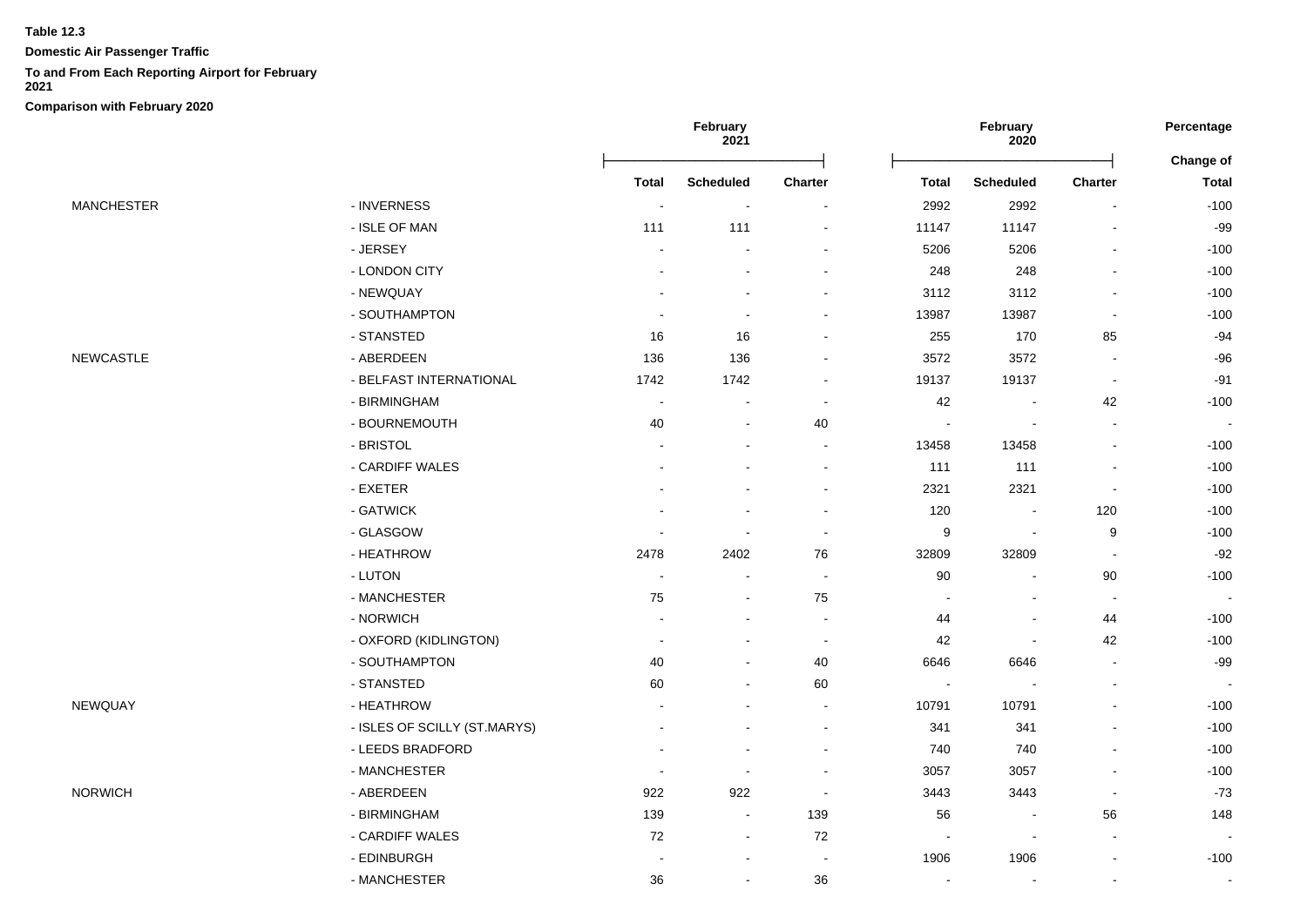**Domestic Air Passenger Traffic**

## **To and From Each Reporting Airport for February**

**2021**

|                                |                              |                | February<br>2021         |                          | February<br>2020 |                          | Percentage<br>Change of  |              |
|--------------------------------|------------------------------|----------------|--------------------------|--------------------------|------------------|--------------------------|--------------------------|--------------|
|                                |                              | <b>Total</b>   | <b>Scheduled</b>         | Charter                  | <b>Total</b>     | <b>Scheduled</b>         | <b>Charter</b>           | <b>Total</b> |
| <b>NORWICH</b>                 | - NEWCASTLE                  |                |                          |                          | $32\,$           | $\sim$                   | 32                       | $-100$       |
|                                | - SOUTHEND                   |                |                          | $\overline{a}$           | 15               | 15                       | $\sim$                   | $-100$       |
| <b>SCATSTA</b>                 | - ABERDEEN                   |                |                          | $\blacksquare$           | 4431             | $\blacksquare$           | 4431                     | $-100$       |
| SOUTHAMPTON                    | - ABERDEEN                   |                |                          | $\blacksquare$           | 27               | 27                       | $\mathbf{r}$             | $-100$       |
|                                | - ALDERNEY                   |                | $\blacksquare$           | $\blacksquare$           | 1093             | 1093                     | $\overline{\phantom{a}}$ | $-100$       |
|                                | - BELFAST CITY (GEORGE BEST) | 19             | 19                       | $\blacksquare$           | 6593             | 6593                     | $\blacksquare$           | $-100$       |
|                                | - BIRMINGHAM                 | $\sim$         | $\sim$                   | $\blacksquare$           | 83               | $\overline{\phantom{a}}$ | 83                       | $-100$       |
|                                | - EDINBURGH                  |                | $\blacksquare$           |                          | 11410            | 11410                    | $\sim$                   | $-100$       |
|                                | - EXETER                     |                | $\sim$                   | $\overline{a}$           | $77$             | 77                       | $\sim$                   | $-100$       |
|                                | - GLASGOW                    | $\sim$         | $\sim$                   | $\blacksquare$           | 11307            | 11307                    | $\blacksquare$           | $-100$       |
|                                | - GUERNSEY                   | 805            | 805                      | ä,                       | 10628            | 10628                    | $\blacksquare$           | $-92$        |
|                                | - JERSEY                     | 927            | 927                      | $\blacksquare$           | 9572             | 9572                     | $\overline{\phantom{a}}$ | $-90$        |
|                                | - LEEDS BRADFORD             | 40             | 40                       | $\blacksquare$           | 1822             | 1822                     | $\blacksquare$           | $-98$        |
|                                | - LIVERPOOL (JOHN LENNON)    | $\blacksquare$ | $\blacksquare$           | $\overline{a}$           | 45               | $\blacksquare$           | 45                       | $-100$       |
|                                | - MANCHESTER                 | $33\,$         | $\overline{\phantom{a}}$ | 33                       | 14209            | 14129                    | 80                       | $-100$       |
|                                | - NEWCASTLE                  | 40             | $\sim$                   | 40                       | 6662             | 6662                     | $\sim$                   | $-99$        |
| <b>STORNOWAY</b>               | - BENBECULA                  | 766            | 766                      | $\overline{\phantom{a}}$ | 697              | 697                      | $\overline{\phantom{a}}$ | 10           |
|                                | - EDINBURGH                  | $\sim$         |                          | $\overline{a}$           | 1296             | 1296                     | $\sim$                   | $-100$       |
|                                | - GLASGOW                    | 108            | 108                      | $\blacksquare$           | 5411             | 5411                     | $\blacksquare$           | $-98$        |
|                                | - INVERNESS                  | 349            | 349                      | $\blacksquare$           | 2180             | 2180                     | $\blacksquare$           | $-84$        |
| <b>SUMBURGH</b>                | - ABERDEEN                   | 3236           | 804                      | 2432                     | 7216             | 5194                     | 2022                     | $-55$        |
|                                | - EDINBURGH                  | 31             | 31                       | $\blacksquare$           | 2564             | 2564                     | $\sim$                   | $-99$        |
|                                | - GLASGOW                    | $\blacksquare$ | $\sim$                   | $\blacksquare$           | 1330             | 1330                     | $\blacksquare$           | $-100$       |
|                                | - KIRKWALL                   | 819            | 819                      | $\overline{a}$           | 1156             | 1156                     | $\blacksquare$           | $-29$        |
| TEESSIDE INTERNATIONAL AIRPORT | - ABERDEEN                   | 973            | 973                      | $\blacksquare$           | 1347             | 1347                     | $\blacksquare$           | $-28$        |
|                                | - CARDIFF WALES              | 66             | $\blacksquare$           | 66                       | 124              | 124                      | $\sim$                   | $-47$        |
|                                | - FARNBOROUGH                | 61             | $\blacksquare$           | 61                       | $\blacksquare$   |                          | $\sim$                   | $\sim$       |
|                                | - LUTON                      | 72             | $\blacksquare$           | 72                       | $\blacksquare$   | $\blacksquare$           | $\blacksquare$           | $\sim$       |
|                                | - SOUTHAMPTON                | $\sim$         | $\blacksquare$           | $\blacksquare$           | 41               | 41                       | $\overline{a}$           | $-100$       |
| <b>TIREE</b>                   | - BARRA                      | $\overline{c}$ | $\overline{2}$           | $\blacksquare$           | $\sim$           | $\blacksquare$           | $\blacksquare$           |              |
|                                | - CAMPBELTOWN                |                |                          | $\blacksquare$           | 3                | 3                        | $\overline{a}$           | $-100$       |
|                                | $-COLL$                      | 6              | 6                        | $\overline{a}$           | 26               | 26                       | $\blacksquare$           | $-77$        |